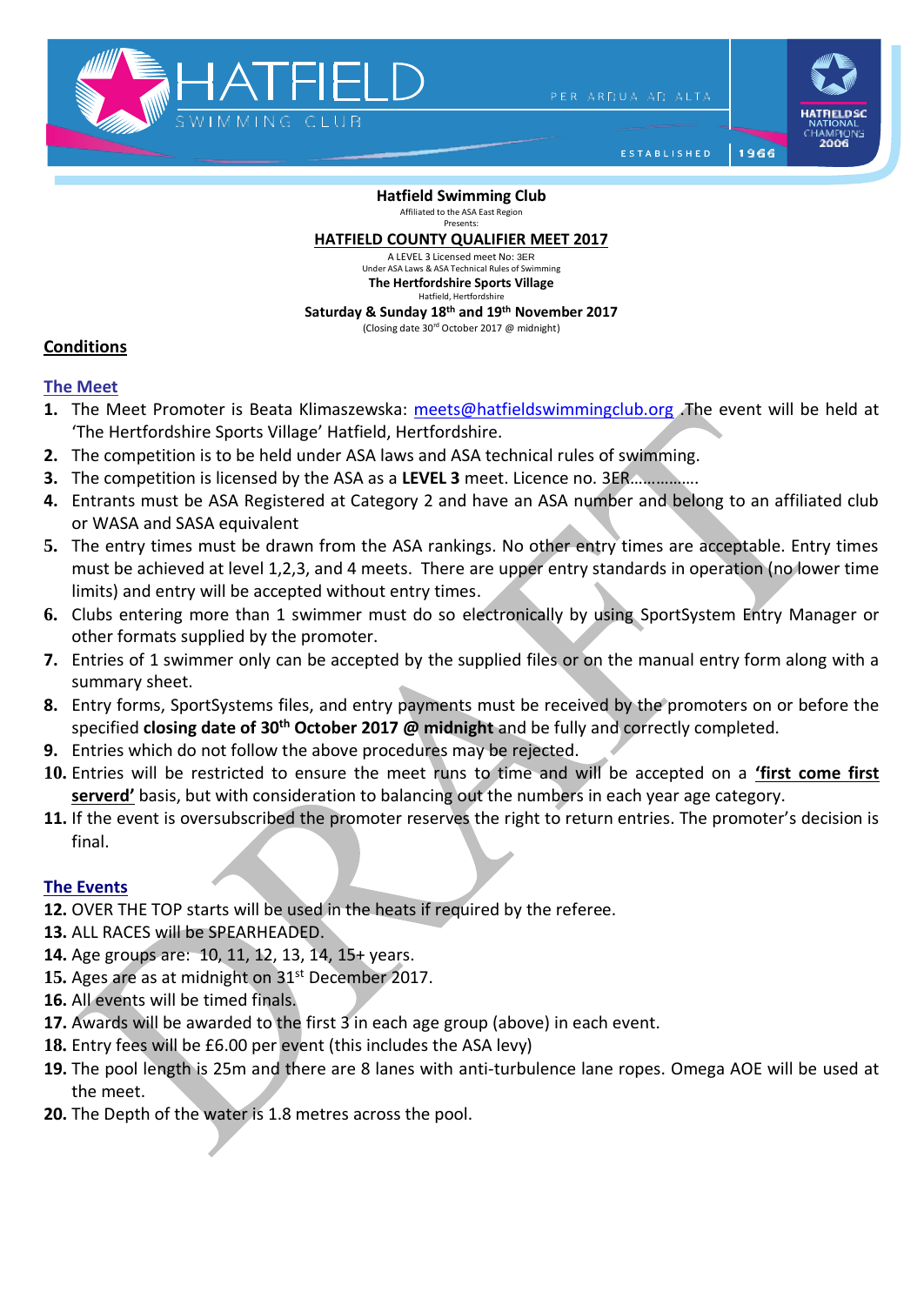

PER ARDUA AD ALTA

1966

ESTABLISHED

**Hatfield Swimming Club** Affiliated to the ASA East Region Presents:

**HATFIELD COUNTY QUALIFIER MEET 2017**

A LEVEL 3 Licensed meet No: 3ER Under ASA Laws & ASA Technical Rules of Swim **The Hertfordshire Sports Village** Hatfield, Hertfordshire

**Saturday & Sunday 18th and 19th November 2017** (Closing date 30rd October 2017 @ midnight)

**Pre-Meet Info**

*Advertised on the web for all competitors to see* **– [www.hatfieldswimmingclub.org.uk](http://www.hatfieldswimmingclub.org.uk/)**

- **21.** Session timings may be adjusted depending on the number of entries received and accepted. Any changes will be posted on the Hatfield SC website [www.hatfieldswimmingclub.org](http://www.hatfieldswimmingclub.org/)
- **22.** A list of accepted entries & rejections will be posted on the web as confirmation.
- **23.** Swimmers must withdraw from events that they no longer wish to swim. Withdrawal slip will be available from the recorders desk on the day, or may be e-mailed in advance. All withdrawals must be made 45 minutes prior to the start of the first event in each session. Swimmers failing to attend the start of a heat without withdrawing will incur a £5 penalty, which will be deducted from any refunds or invoiced to the club. Refunds are not available for withdrawals, other than for medical reason.

## **Passes & Payments**

- **24.** Coaches' passes will be available at a cost of £20.00 per pass. It is the responsibility of the entered Club to ensure that the coaches they have on poolside are fully compliant with ASA Guidelines for Child Protection.
- **25.** In accordance with ASA Guidelines for Child Protection, Coach Passes cannot be purchased on the day of the meet.
- **26.** Passes can only be obtained by completing the meet summary form with named persons/coaches and submitting it to the Promoter. Passes must be displayed at all times. Passes entitle the coach to refreshments/food between sessions, access to pool side, plus copies of all relevant meet information on the day.
- **27.** Clubs should make their entries collectively and send payment via electronic banking (details enclosed on Summary Sheet). Refunds will only be payable to the entered Club.

## **General**

- **28.** By submitting an entry form or SportSystems entry, Clubs, Competitor's and Coach's are agreeing to be bound by these rules.
- **29.** Any matter not covered by these conditions will be determined by the Promoter and Referee, subject to ASA Laws, Regulations and the ASA Technical Rules of Racing.